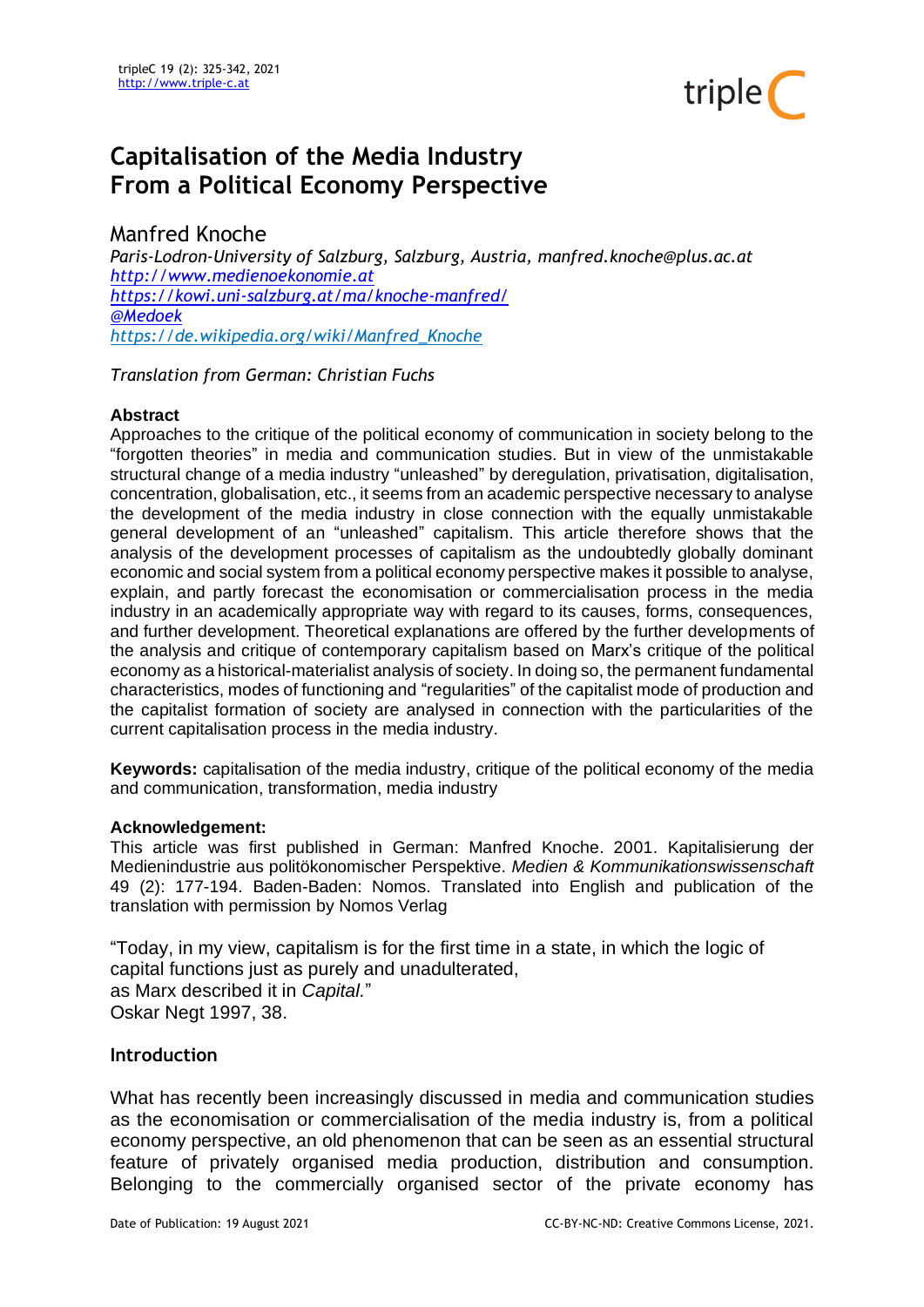characterised the media in capitalist societies since their emergence (see Kiefer 1999, 705). Nevertheless, it should be noted that it was only at the end of the 20th century that media and communication studies in the German-speaking world suddenly and rather astonishedly realised that the mass media and thus also communication in society were becoming more and more economised (see Meier 1997, 173). This astonishment could have been less sudden or at least earlier if there had not been such widespread abstinence in this academic field – similar to all other fields – with regard to the reception and application of Marx's critique of the political economy and its current developments. The currently recognisable, partly *novel* (not new) push for the economisation or commercialisation in the media industry opens up the chance for academia that this old phenomenon's political economy foundations, due to their novel, more visible and thus less contestable forms, can be recognised by more scholars than before and that academic findings that are based on the Marxian approach can be recognised.

#### **1. Economisation as Capitalisation of the Media Industry**

However, the concept of "economisation" falls short in the perspective of a critical political economy. Economisation is rather about a further historical phase of the progressive "capitalisation" of the private-sector media industry<sup>1</sup>, i.e. a radical subsumption of the *entire* media system under the general conditions of the valorisation of capital. This means that the media system has even more strongly than before become integrated into the specific capitalist mode of production, the relationship between the productive forces and the relations of production and the economic-political formation of society (see Altvater 1999), which correspond to the advanced stage of development and the further requirements for the survival of capitalism as the globally dominant economic system and system of society. This capitalisation means above all: media production is included even more comprehensively than before in the overall economic system of capitalist commodity and surplus-value production. Media production is thus also more intensively subjected to the "laws of motion" and "constraints" of production and capital valorisation, of profit maximisation and competition, as well as of accumulation and concentration. Of relevance to society as a whole is the further capitalisation of information, education, politics, culture, entertainment as well as working and living conditions, which inevitably goes hand in hand with the described developments and is usually referred to as "commercialisation". These commercialisation and capitalisation processes form a contribution to the neoliberal "all-round capitalisation" (*Durchkapitalisie rung*) of all areas of life (see Röttger 1997, 18f).

We are experiencing a new push for capitalisation *(Kapitalisierungsschub)* as part of the permanently progressing capitalisation process, which is, however, of fundamental importance for the further development of the media industry on the basis of the privatisation of originally non-capitalised sectors. Essential characteristics of this push for capitalisation in the media industry are

• capitalisation through the privatisation, deregulation, and commercialisation of *additional* sectors of the media industry which, organised in Europe as (monopoly) sectors under state or public law, had not yet been accessible to *direct* (but indirect) capital valorisation (radio, television, telecommunications, Internet);

<sup>&</sup>lt;sup>1</sup> The specific problems of the commercialisation of public service media are not dealt with in this paper.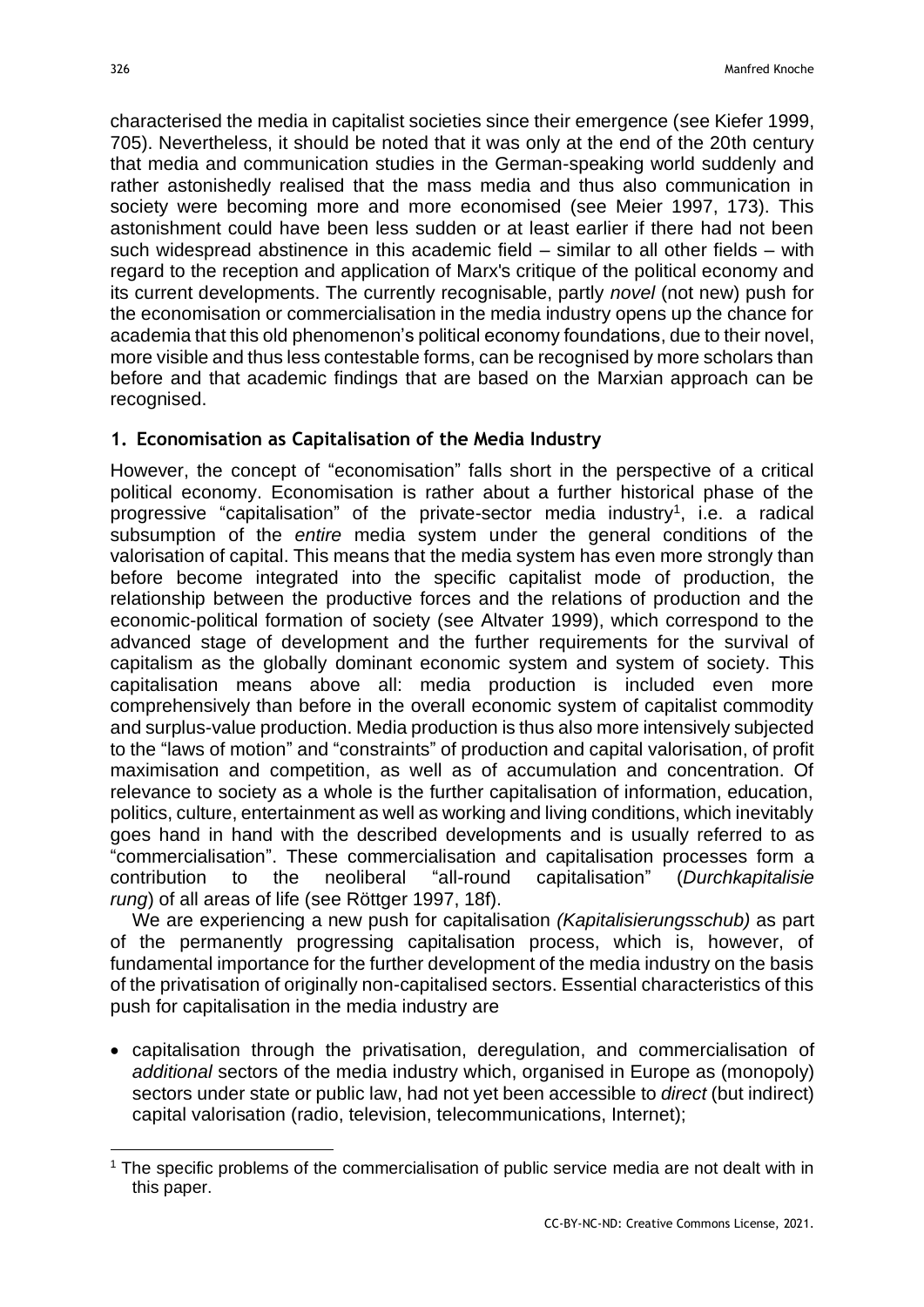- a structural change in the media industry, which is particularly evident in the increasing commercialisation of media content production as commodity production, in growing international economic and journalistic concentration as well as in economic and institutional mergers (see Knoche 1999a,154ff, translated in English: Knoche 2016) of traditional and new media sectors with each other and with other industries (media as infrastructure, e-commerce);
- an intensified "capitalisation" of the relationship between the state and the media industry as well as of the state's media policies as media economic policies;
- an intensified "capitalisation" of the economic and political fulfilment of the macroeconomic and societal functions of the media industry in the worldwide structural transformation (transformation process) of capitalism.

In view of the incalculably extensive  $-$  structurally in part novel  $-$  "unleashing" of the media industry through deregulation, privatisation, commercialisation, globalisation, multi-mediatisation, media and industry convergence, digitalisation, concentration, the anonymisation of capital, e-commerce etc., it seems to me even more appropriate than before to analyse the development of the media industry in close connection with the equally incalculable general development of an "unleashed" capitalism. This development is of particular importance because the current and most likely also future capitalisation process in the media industry is (as a novel development) characterised above all by the fact that there is a far-reaching mutual penetration of the media industry and the rest of the national economy.

# **2. Critique of the Political Economy of the Media**

The fundamental significance of the progressive capitalisation of the media industry in close connection with the development of the capitalist economic system and system of society points to the necessity of a critical approach that is centred on capital and capitalism (see Knoche 2016, Prokop 2000) in communication studies that can be considered academically adequate to the subject matter. However, as long as in the East-West conflict after the Second World War the occupation with the critique of capitalism on the basis of a critique of the political economy in the West also led to<sup>2</sup> "marginalisation" in the academic field, or at worst to professional bans of academics, there was no favourable "climate" for the development and reception of critical political economy as approach for the study of the societal problem of the economisation or commercialisation of the media industry, which had long been recognisable.

Approaches to a critique of the political economy of communication in society or mass communication<sup>3</sup> have been presented sporadically in the Anglo-Saxon world in works on the "Political Economy of Communication(s) (of the Media)" (see for example: Mosco 1996, Golding and Murdock 1997, Sussman 1999, McChesney 2000). Such approaches were also developed in Germany in the 1970s (see for example: Berliner Autorenkollektiv Presse 1972, Dröge and Modelmog 1972, Holzer 1973, Hund 1976, Negt and Kluge 1972, Prokop 1974). But the political economy of communication in society undoubtedly belongs to the "forgotten theories" (Robes 1990, see also Knoche

 $2$  It is to the credit of Wolfgang R. Langenbucher that he pointed out in clear terms the negative consequences of a "turn to political economy thinking" in Germany in memory of Horst Holzer (see Langenbucher 2000).

<sup>&</sup>lt;sup>3</sup> There are a relatively large number of divergent approaches to the political economy of communication and the media in North America, Great Britain, and Germany. On the development and (mutual) criticism of the different approaches, see Mosco (1996, 72ff).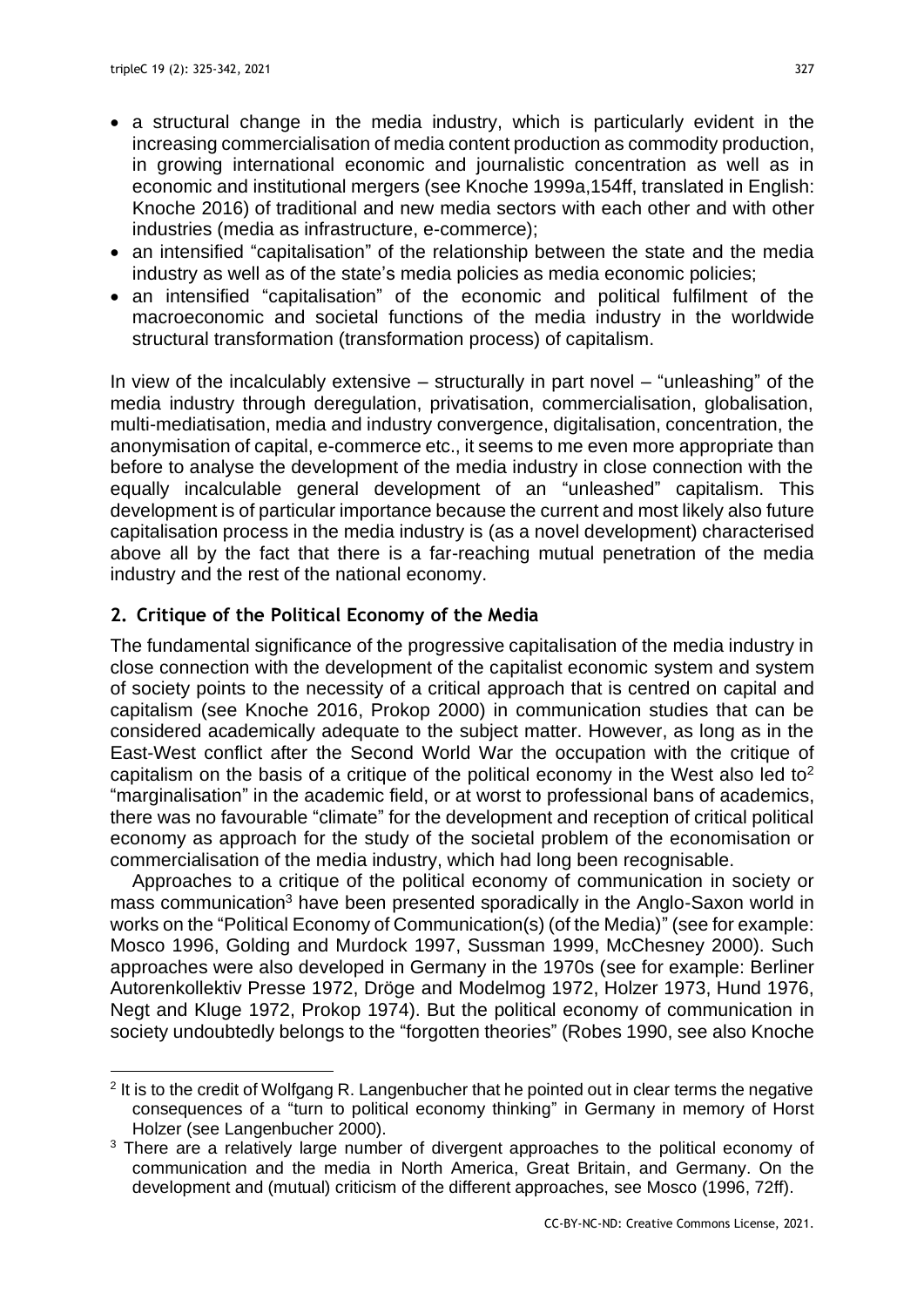1999b, 76ff). Among the attempts to remember, revive and apply political economy approaches in German-language media and communication studies in the 1990s and around 2000 were the works by Holzer (1994), Meier (1996/1997), Meier (1997), Knoche (2016 [originally published in German as Knoche 1999a], 1999b), Prokop (2000), and Steininger (2000, 210ff).

The subject of a critique of the political economy is the *critical theory-based empirical analysis of capitalism*. This shows that political economy is not a branch of economics but a comprehensive science of society (see Kade 1977, Schikora 1992)<sup>4</sup>. The critique of the political economy is focused on the analysis and critique of the social preconditions and structural conditions of the capitalist mode of production and thus about its functioning and dynamics (see Conert 1997, 140). In other words, it is focused on the analysis and critique of the "capitalist regulation" (Kisker 2000a, 66) of the relations of production *and* life, i.e. of all economic, social, political and cultural human life. Capitalism is seen here as a mode of production and formation of society that has developed *historically* and is fundamentally *changeable* (see Ganßmann, 1998, 23).

## **3. The Media Industry Under Capitalism**

For our object of study, the usefulness of a political economy as theory and method is to be examined. Such a political economy sees itself as a further development of the *analysis* and critique of contemporary *capitalism.* It is a *historical-materialist analysis*  of society<sup>5</sup> that is based on the Marxian critique of political economy. This approach has in Germany, among other places, been developed for some time by economists, sociologists, and political scientists on the basis of extensive studies of the international academic literature. The focus of interest here is the critical examination, above all, of

- the transformation process of contemporary capitalism (see Altvater et al. 1999, Bischoff 1999, Hickel, Kisker, Mattfeldt, and Troost 2000, Hirsch 1990), especially with a focus on the transformation of the role of the state in capitalism (see Hirsch 1998, Kisker 2000b);
- neoliberalism (see Bischoff, Deppe, and Kisker 1998a, Kisker 1998, Schui 2000), Keynesianism, market myths and economic crises (see Zinn 1998);
- current economic policy (see Hickel 1998, Huffschmid 1994);
- competition and concentration (see Bischoff et al. 2000, Huffschmid 1994 and 2000, Kisker 2000b) and globalisation (see Altvater and Mahnkopf 1999, Heinrich and Messner 1998, Kisker 2000a);
- the political economy of financial markets (see Huffschmid 1999).

<sup>&</sup>lt;sup>4</sup> The critique of the political economy stands in contrast to the approach of a "New Political Economy", which also includes societal and political contexts, but consciously ties in with the prevailing neoclassical economic theory and develops this theory further (see Kiefer 2001, 53ff).

<sup>&</sup>lt;sup>5</sup> Critique of the political economy is therefore not a matter of "Marxism" in the political sense, but of a critical application and further development of Karl Marx's analytical and theoretical approaches as outlined in works such as *Grundrisse* (Marx 1857/1858) and the three volumes of *Capital* (Marx 1867, 1885, 1894). On the diverse literature on the critique of the political economy in the 20th century, see Heinrich (1999, 196ff).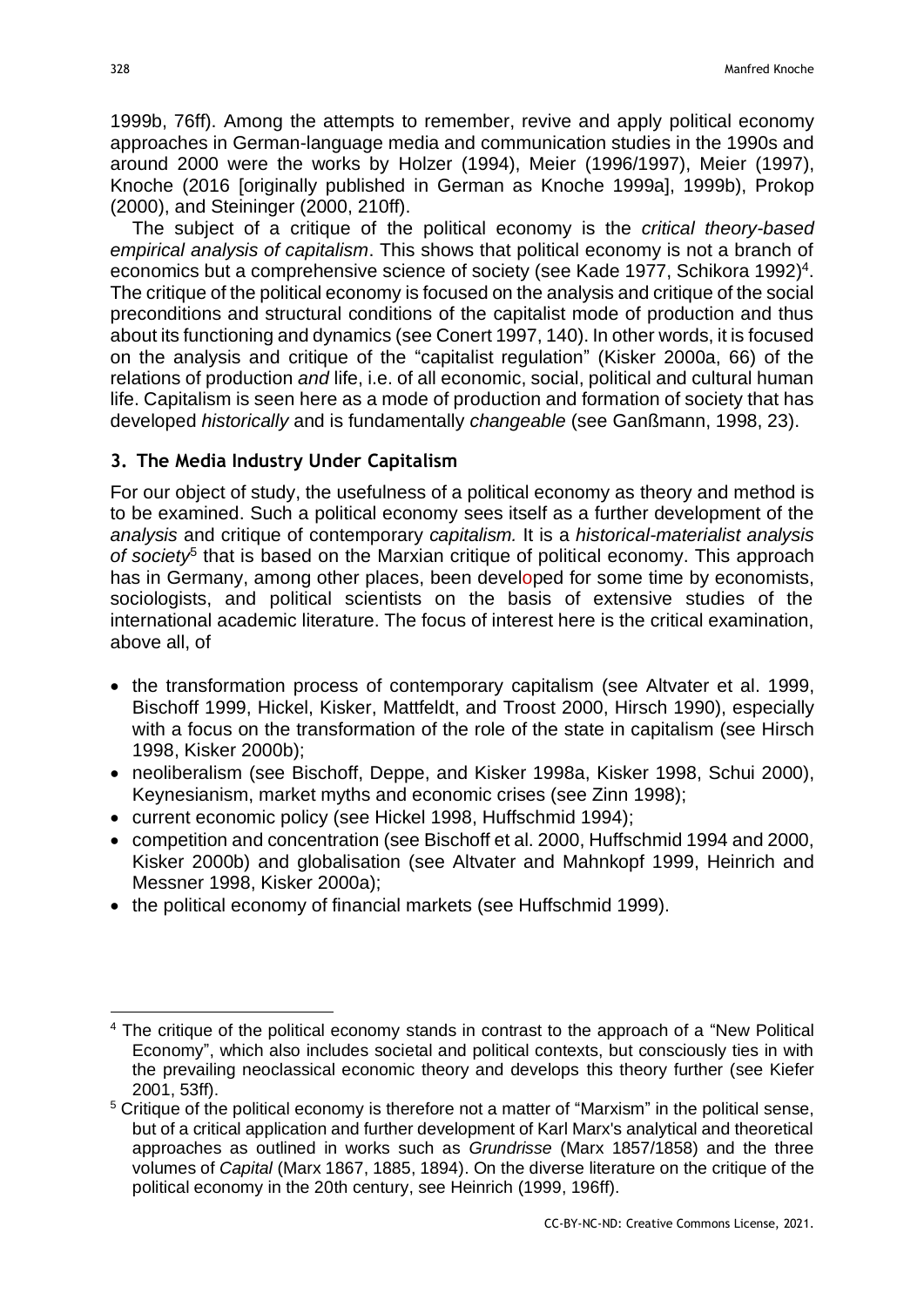From a political economy perspective $6$ , the contemporary capitalisation of the private sector media industry is considered and explained in the context of the current developmental tendencies of the *entire* capitalist economic and societal system. From the point of view of the highly concentrated and internationally active private sector, the media industry in Europe was an underdeveloped "foreign body" before the phase of Europe-wide privatisations and deregulations, which proved to be an obstacle to capital valorisation and capitalist expansion interests in several respects. Monopolies organised by the state (postal services and telecommunications) or as public services (radio and television) and non-capitalised sectors (the Internet) were not accessible as spheres of capital investment. They could only be used to a limited extent within the framework of infrastructural technical-organisational rationalisation measures. They could only be "commercialised" to a very limited extent. They did not allow extensive integration into "global" marketing, advertising and PR strategies. The "capitalisation backlog" of the traditionally private media sectors of press and book production, whose "disadvantage" is still seen today in their largely medium-sized and national ties, also proved to be an obstacle. In the interest of the economy as a whole, this "backlog" of the media industry has been largely overcome since the mid-1980s with the help of globally uniform neoliberal economic and social policies of the nation states and the EU that used slogans such as the "opening of domestic markets" and "international competitiveness". The political-economic "backwardness" of the media industry in Europe was similarly an obstacle for European and especially US media corporations to realise their expansion strategies that were necessary for their existence. There was also a "need to catch up" for emerging European media corporations in terms of overcoming national expansion boundaries by participating in international mergers, strategic alliances and corporate networks of the "global players" (see Knoche 2001).

The nature, extent, timing and course of the capitalisation of the media industry are thus determined by the permanent economic interests and basic problems of the media industry in *connection* with similar interests and basic problems of the entire economy. However, the economic and related political measures and medium-term strategies for solving problems, first and foremost the problem of structural overaccumulation of capital, regularly lead to new cyclical "crises" and long-term problems in the economy and society (see figure 1).

The reduction of investments that enable the expansion of capital and are made under the pressure of the structural overaccumulation of capital (declining investment rates) and investments in (technology-driven) rationalisation regularly lead to a reduction in the labour force (unemployment), the intensification of labour and a reduction or stagnation of the level of wages and salaries. In conjunction with the simultaneously enforced dismantling of the welfare state, these developments lead to reduced purchasing power and a corresponding decline in consumption. These developments lead in turn to intensified competition between companies in largely saturated or stagnating markets and thus to cyclical economic "crises" of the entire economic system.

In this context, the capitalisation of the media industry is of growing elementary importance for the economy and society as a whole because it also has an important

<sup>&</sup>lt;sup>6</sup> The aim of this contribution is not to present a "closed" political-economic theory of the media. Only some aspects are discussed "from a political-economic perspective". These aspects seem to me to be theoretically sound as well as "empirically proven" or at least provable in analogous application of the extensive, manifold empirically proven political-economic analyses developed by the economists and political scientists I have consulted in connection with the available knowledge on the development of the media industry.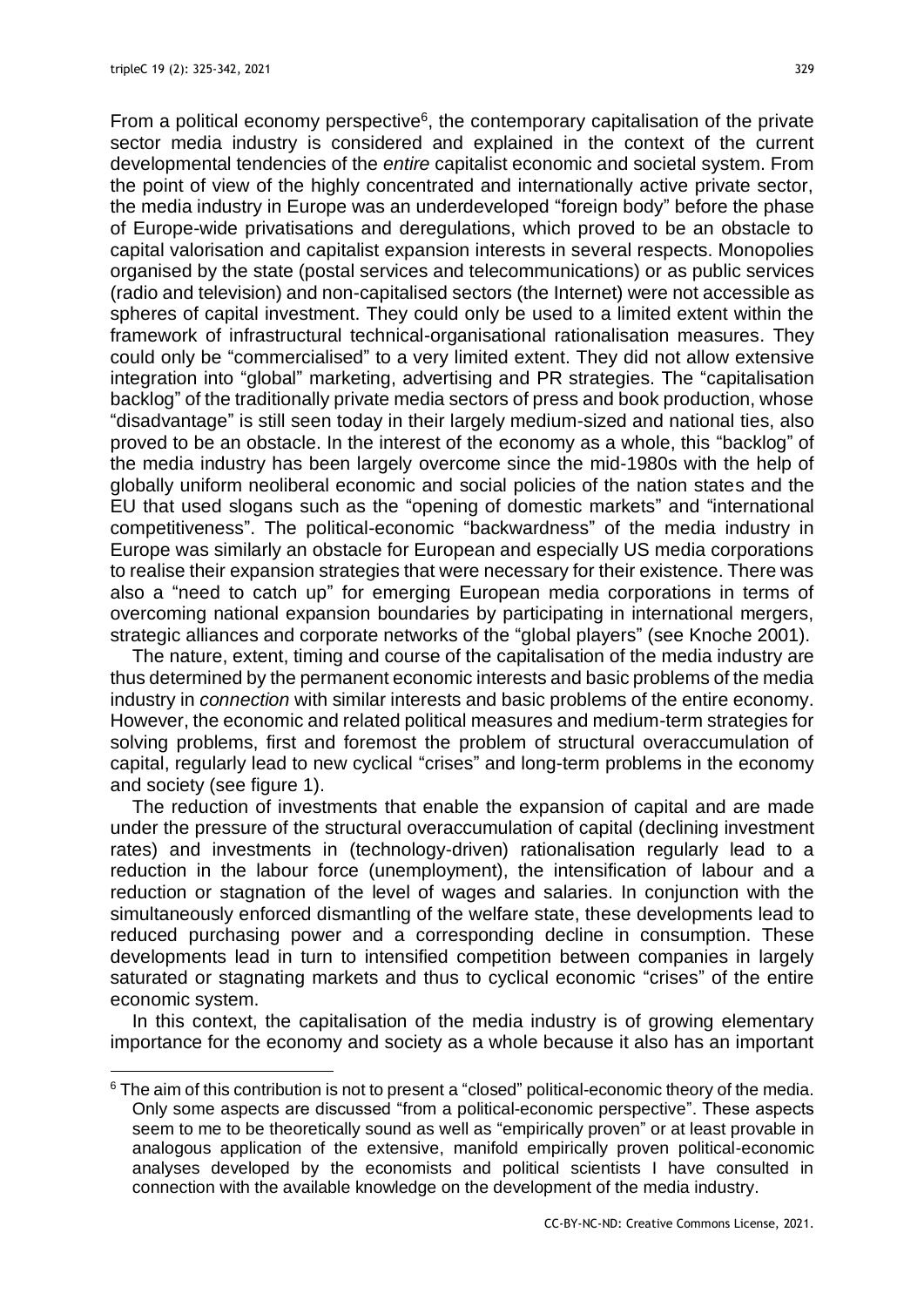function in the necessary medium-term problem-solving strategies of the economy as a whole. In this respect, it is explainable that the capital valorisation interests (and their permanent fundamentally crisis-prone endangerment) in the entire economy drive the capitalisation process of the media industry in symbiosis with the specific capital valorisation interests in the media industry.

# **The Capitalisation of the Media Industry as Strategy for Solving the Problems of the Entire Economy**

| <b>Permanent Basic</b><br><b>Problems</b><br><b>Measures</b>                                                                   | <b>Medium-Term</b><br><b>Problem Solving</b><br><b>Strategies</b>                                                                                                          | <b>Long-Term Problems</b><br>as a Consequence<br>Economy<br>Society                      |                                                                                       |
|--------------------------------------------------------------------------------------------------------------------------------|----------------------------------------------------------------------------------------------------------------------------------------------------------------------------|------------------------------------------------------------------------------------------|---------------------------------------------------------------------------------------|
| structural<br>overaccumulation<br>declining investment rates                                                                   | capitalisation of the<br>media industry<br>media sectors as<br>capital investment                                                                                          | redistribution<br>capital and profits<br>capital concentration<br>destruction of capital | redistribution<br>consumption of goods<br>mass<br>unemployment                        |
| investments into rationalisation<br>workforce reduction, intensifi-<br>cation of labour<br>dismantling of the<br>welfare state | investments into<br>product innovations<br>redistribution/workforce<br>reduction<br>state<br>subsidies                                                                     | structural<br>overaccumulation<br>falling<br>profit rates<br>intensified<br>competition  | dismantling of the<br>welfare state<br>social<br>inequalities<br>ecological<br>damage |
| reduced purchasing power<br>declining consumption<br>falling profit rates<br>intensified<br>competition<br>economic "crisis"   | expansion of<br>advertising/PR<br>promotion of "consumer culture"<br>promotion of "support for the system"<br>redistribution of<br>consumer spending<br>and available time | economic "crisis"                                                                        | "crisis" of society/<br>political "crisis"                                            |



The interests of (hitherto) non-media capital are directed, on the one hand, towards the media industry as a new profit-promising investment sphere for over accumulated, "excess" capital. On the other hand, these interests aim at the advertising, PR and capital circulation function of the media, the intensive use of which is seen by the entire economy as a necessary and appropriate problem-solving strategy in light of the crises of overaccumulation, the decline in purchasing power, and the associated intensification of competition.

These media-related interests and strategies of the entire economy in principle, although mainly represented by large corporations, are one of the triggers of capitalisation processes in the media industry. Together with the interests of media companies, the media-related interests and strategies of the whole economy led the governments of the various European states to remove the obstacles to capitalisation and commercialisation in the overall economic interest. In this context, the legal enablement of the privatisation and deregulation of the media sectors of radio, television, telecommunications and the Internet played an important role. These developments increased the pressure on the media companies, which are highly dependent on advertising revenues, to fulfil their advertising, PR and circulation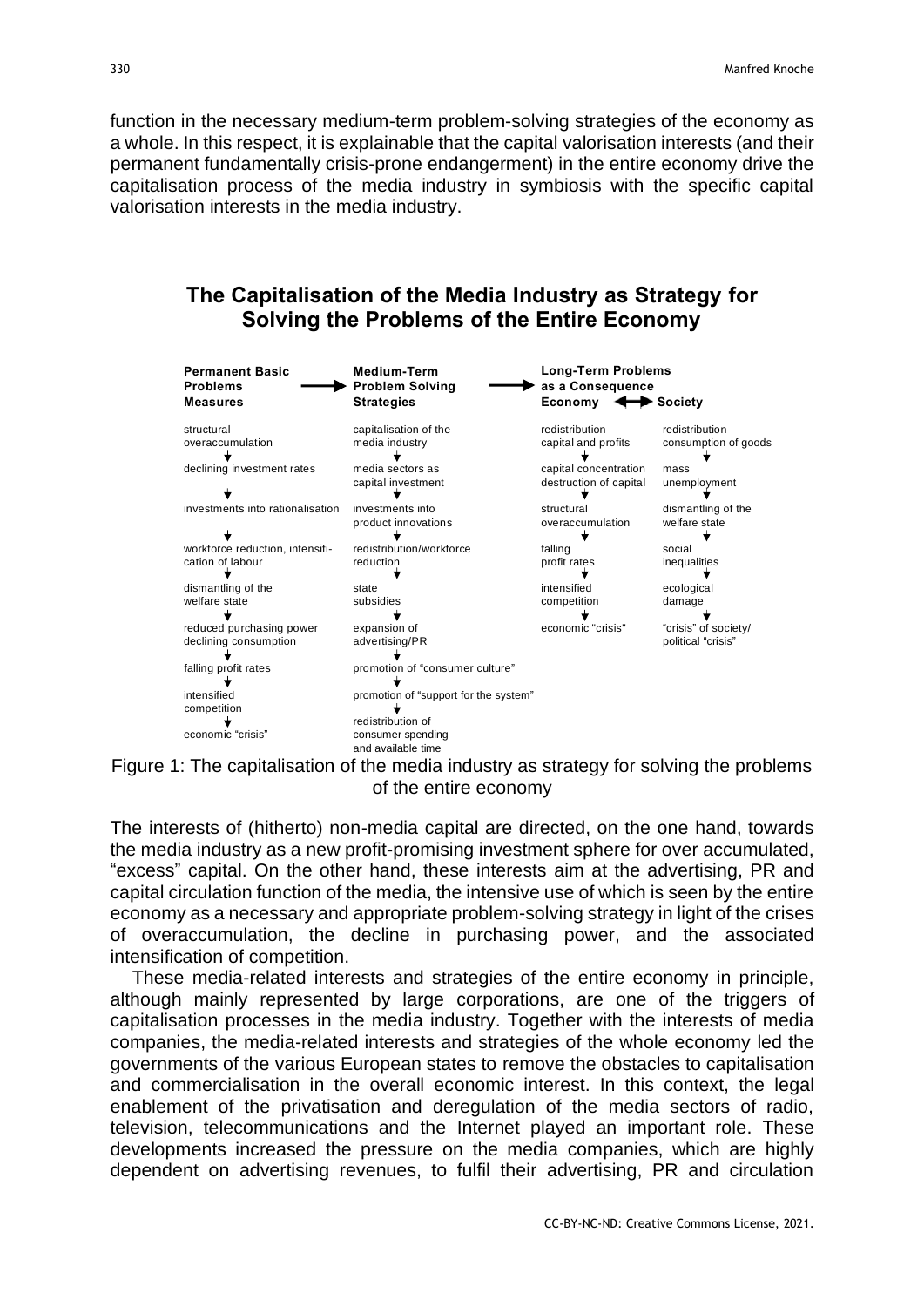function even more effectively than before in the interest of the entire economy and in their own interest, which is necessary for their existence, on the basis of capitalisation and commercialisation of media production. In connection with this, the need or willingness of media companies to cover their capital requirements increasingly from capital that was previously located outside the media sector or through an initial public offering (IPO) also grew.

The fundamental problem, however, is that the capitalisation of the media industry – even when used as a medium-term problem-solving strategy for the entire economy – inevitably leads to considerable economic and societal problems in the long term (see figure 1). Due to the fact that individual capitals' action-guiding strategic goal and *interest* of *profit maximisation* is politically legitimised and enforced as the undisputed basic goal of capitalism, the *competition* between *individual capitals*, which is also politically legitimised, can only ever lead systematically to temporary individual economic problem solutions, which in reality lead to an *aggravation* of problems for individual capitals and for the economy as a whole. For there is also a redistribution of capital and profit via the capitalisation of the media industry, which is characterised by increasing unequal distributions: there are temporary "winners" (concentration of capital) and (partly "final") "losers" (destruction of capital). But this is not a permanent solution to the problem, even for the winners, but an aggravation of the problem, since the aforementioned permanent basic problems of the capitalist economy (structural overaccumulation, falling profit rates, intensification of competition) inevitably lead to the next economic "crisis" at a higher level.

This development also applies in a structurally similar way to the consequence of long-term *societal* problems, which are partly intensified by the capitalisation of the media industry. There is a far-reaching redistribution of consumer goods of all kinds among the population, which, in combination with wage and salary losses, mass unemployment and the dismantling of the welfare state, leads to a widening of economic and social inequalities. On the one hand, this causes the next economic "crisis" and ultimately the next socio-political "crisis", especially due to the associated lack of mass purchasing power. Consequently, the capitalisation of the media industry is hardly a suitable means to solve macroeconomic and societal problems, for example in the sense of distributive justice for society as a whole. On the contrary: it promotes the further capitalisation and commercialisation of the entire social and societal life with negative consequences that will be discussed in more detail.

# **4. Causes, Forms, and Consequences of the Media Industry's Capitalisation**

The intensive study of the general and current development processes of capitalism is, in my opinion, a suitable basis for the analysis, *explanation* and partly the *forecasting of* the capitalisation process in the media industry in an academically appropriate manner that is focused on causes, forms, consequences, and further development. The concrete starting point is the observation that market-radicalism's "unleashed" media industry as an integral functional realm of capitalism is connected with the likewise "unleashed" global transformation process of capitalism. The global transformation process of capitalism has been characterised with keywords such as "turbo"-capitalism (see Altvater et al. 1999), "shareholder"-society (see Deppe and Detje 1998, 171ff), or "pure capitalism" (Bischoff, Deppe, and Kisker 1998b, 225).

From a critical political economy perspective, the current capitalisation of the media industry stands in close connection with the general development process of capitalism and the associated problems of capital valorisation in all sectors of the economy. However, it is also important to analyse the *economic-political particularities* of media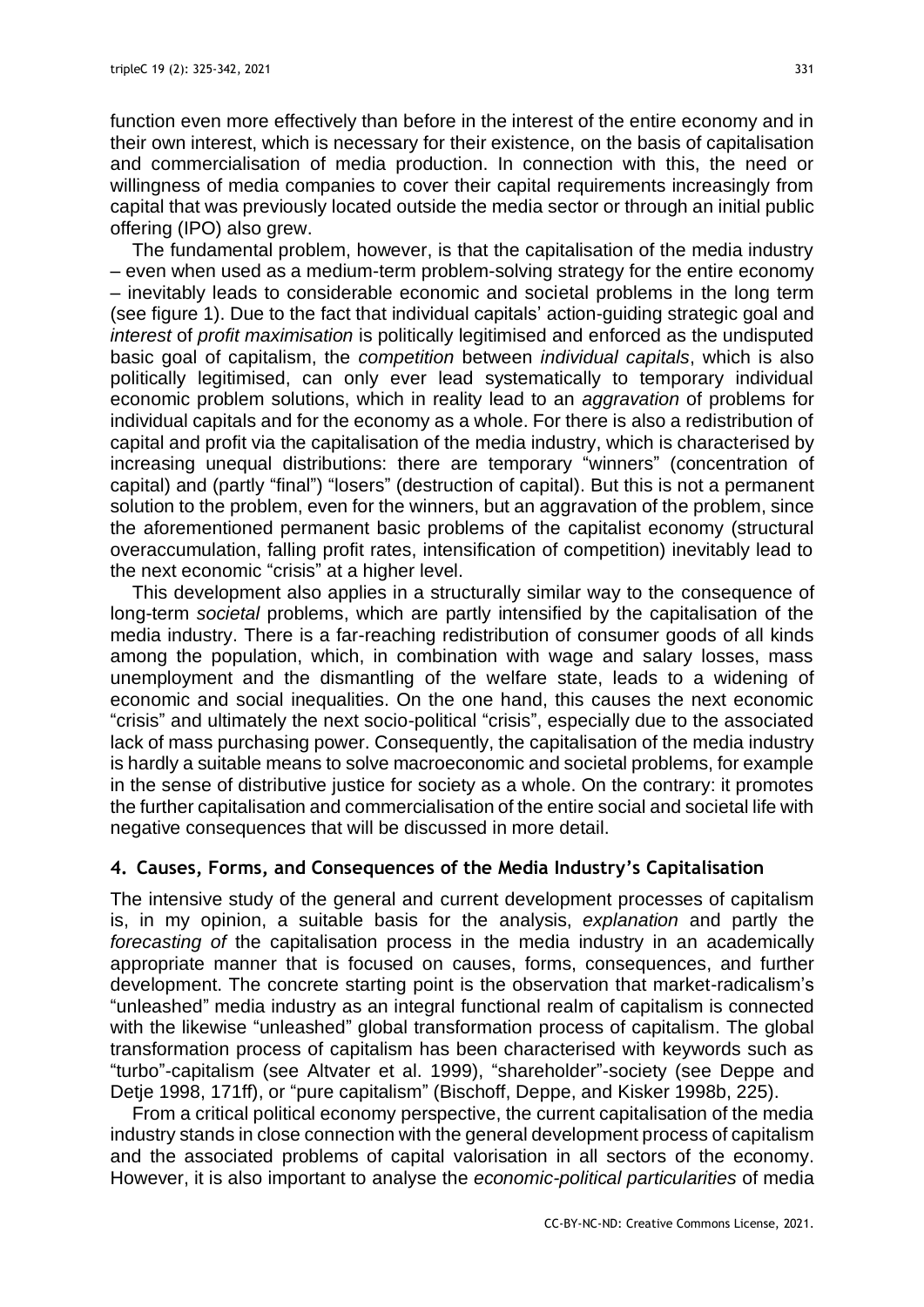production, distribution and consumption in comparison to other economic sectors. These particularities result above all from the *additional* macroeconomic and sociopolitical functions (going beyond the "normal" economic function of capital valorisation that is achieved by the production and sales of media products) which are usually fulfilled by private sector media production (see Holzer 1994, 195):

- on the one hand, there are the media industry's indispensable *economic* functions for the *entire national economy* (the function of general advertising and goods circulation, media technology's function in capital valorisation, the media's roles as a means of production),
- on the other hand, there is the media industry's equally indispensable *ideological* function for legitimising and securing the rule of the capitalist economic system and system of society (the function of ideology production) among the population.
- and finally, there is the media industry's function for the *reproduction of the labour force* through media consumption (regeneration function).



## **Causes, Forms, and Consequences of the Media Industry'<sup>s</sup> Capitalisation**

Figure 2: Causes, forms, and consequences of the media industry's capitalisation

The connection between causes, forms and consequences of the capitalisation of the media industry is presented in an overview in figure 2. Three complexes of causes can be distinguished as part of an interacting bundle of causes:

- the permanently *fundamental* impact factors of the capitalist *mode of production* and the capitalist *formation of society* as well as the *laws of movement of capital* (see Altvater, Hecker, Heinrich, and Schaper-Rinkel 1999), to which the capitalist media industry is in principle subject in the same way as other industries.
- the *specifics of the current "crisis"* with the valorisation problems of capital or media capital, causally linked to the currently observable unleashing and transformation process of capitalism.
- the concrete *capital or media capital strategies* interact with the *the state's (media) economic policy* that unleashes capitalism (privatisation, deregulation, promotion of concentration, etc.), which causes forms and consequences of the current push for capitalisation in the media industry (see Knoche 1999a,180ff, translation in English: Knoche 2016).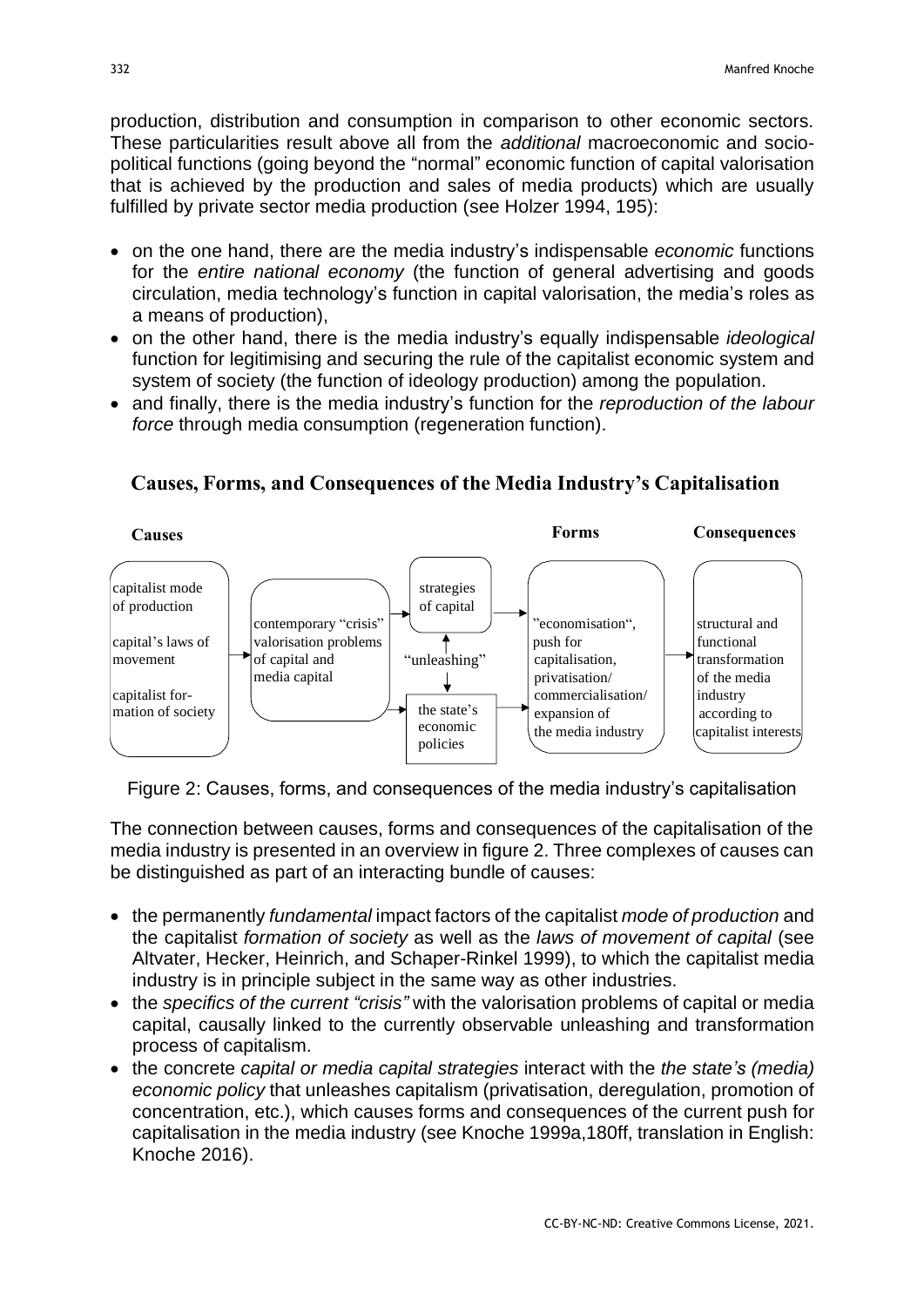## **4.1. Causes of Capitalisation**

In figure 3, selected causes of the capitalisation of the media industry are presented in more detail, the first being the factors that are fundamentally characteristic of the capitalist mode of production (see, for example, Conert 1997, 141; Kisker 2000a, 66  $ff)$ :

- the specific form of the *capital relation*: the legally protected *private ownership of the means of production* as well as the *power of disposal* over the dependent workers derived from it (*labour power as a commodity*) as well as the right of the sole determination of the *production goals* and the *valorisation* of the produced goods by capital ;
- the specific form of the *capitalist relations of production as relations of domination* of capital over labour;
- the specific contradictory relationship between *productive forces* (the relation of constant capital = means of production and raw materials and variable capital = labour power) and *relations of production*
- the specific form of capitalist *commodity production* as the production of values (usevalues and exchange-values), whereby the realisation of exchange-value for the owners of capital dominates over the use-value interests of consumers;
- the specific form of capitalist *surplus-value production* through capital's appropriation of the surplus-value produced by the surplus-labour of dependent workers
- the specific form of the connection of the compulsion to produce, valorise and profit with the *competition, accumulation, concentration and centralisation* of capital;
- the specific form of *securing capitalist rule* through the interaction of capital owners and the state (see Nutzinger 1977, 222 ff).
- the specific form of the *capitalisation of society* via the connection of the production and reproduction process of humans with the inequality of the distribution of goods and income and the associated inequality of material, political, cultural and social living conditions.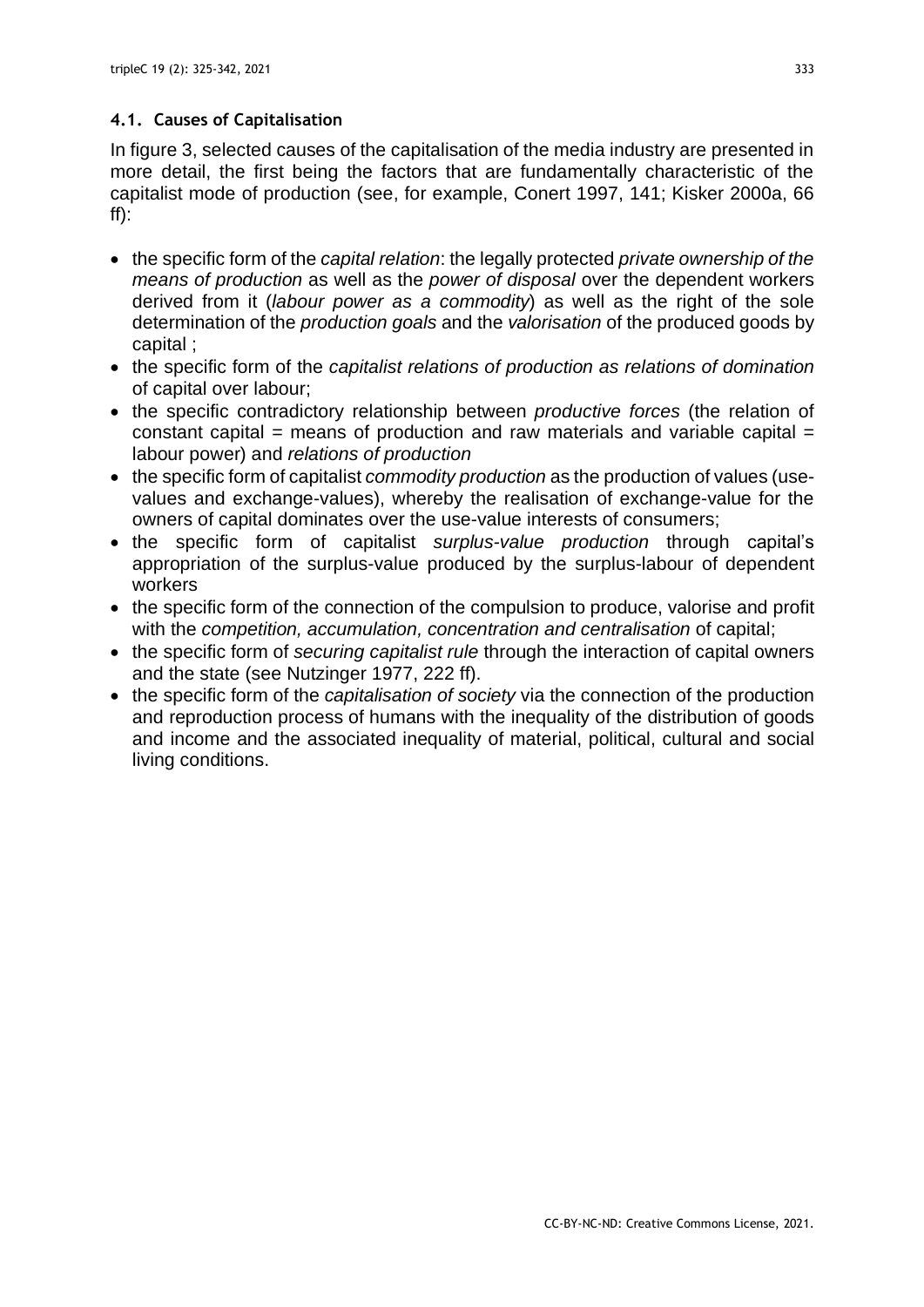# **Causes of the Media Industry'<sup>s</sup> Capitalisation**



Figure 3: Causes of the media industry's capitalisation

If one takes these fundamental factors of the capitalist mode of production into account, it becomes clear why *all* sectors of the private sector media industry are *in principle in the same manner* subject to a constantly progressing capitalisation process. This circumstance applies to the sectors of the press, books, film, video, music, radio, television, for which a new push for capitalisation can be observed in the context of the globalisation of the entire economy and also of the media industry (see Herman and McChesney 1997, 41ff). Some large companies in the media industry – which has so far been economically rather insignificant compared to other industries – are "catching up" with the capitalisation level of other industries in their capitalisation strategies. Bertelsmann AG, for example, has developed into a "media group with an affiliated investment bank" (Jakobs 2001, 110), i.e. for years the largest part of its profits has not been generated by media production but by stock market deals and the purchase and sale of companies and company shares.

Furthermore, figure 3 lists the factors that can be considered relevant causes for the capitalisation of the media industry in connection with current crisis phenomena of capitalism and the media industry. The development of the capitalist economic system is generally determined to a large extent by the structural *overaccumulation* of capital, which acts as a major trigger for economic crises on the basis of *disproportionate development* (see Zinn 1998, 23). Disproportion means that in principle more is produced than can be sold, i.e. that can be valorised at what is considered an appropriate profit rate, or that less is produced due to sales problems that result in overcapacities. Structural overaccumulation, which is signalled in particular by overinvestment, over-capacity and over-production, means that too much capital is accumulated in relation to the realisable profit rates, so that there is a danger of capital devaluation. The strategic action of companies is consequently directed towards taking measures to counter the danger of crisis that accompanies overaccumulation (see Kisker 1998, 87ff). Overaccumulation and disproportions are consequences of the competition between the companies and the sectors that want to "win" in the competition for the sale of their goods by overproducing beyond the demand that is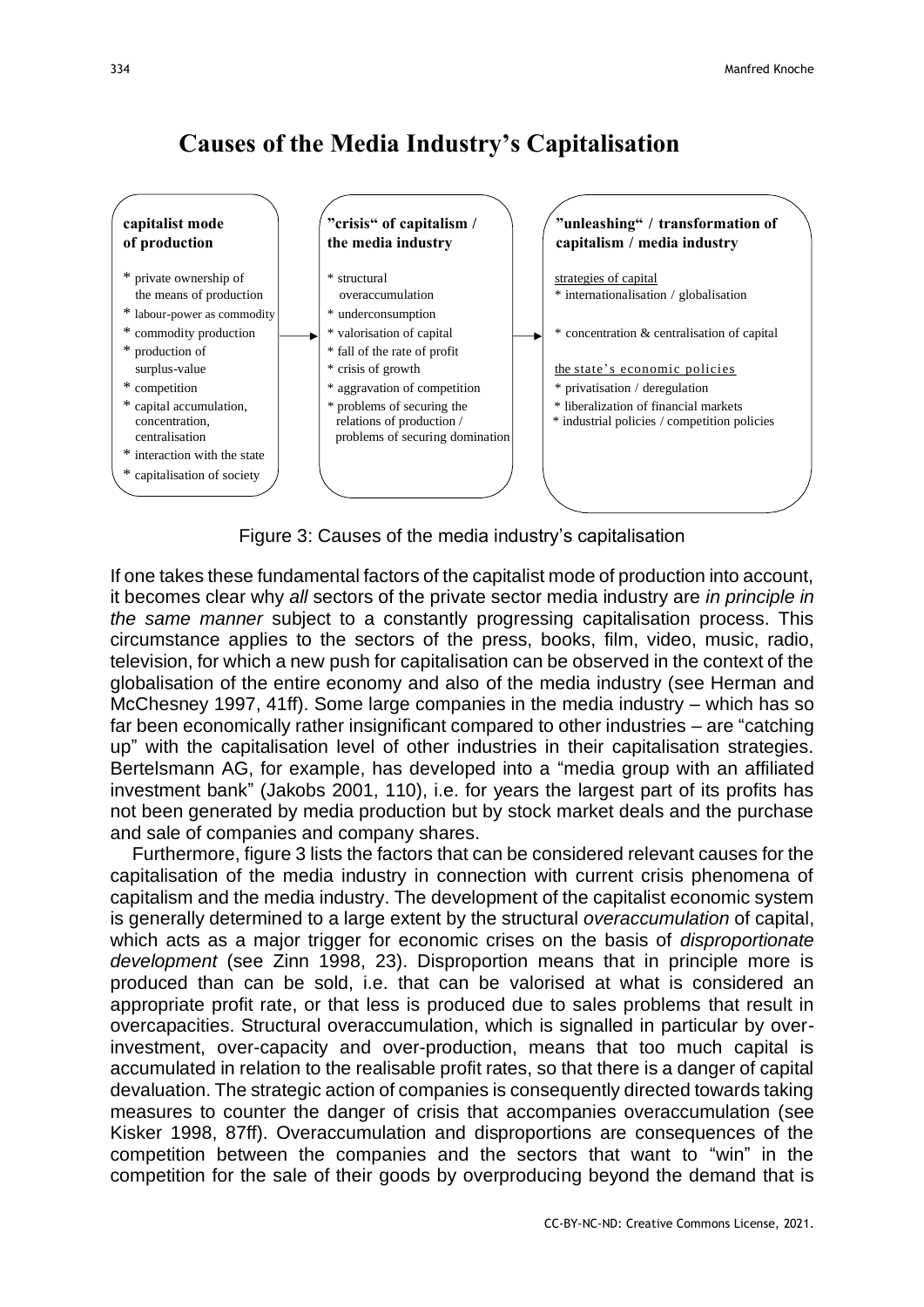fundamentally limited by a lack of purchasing power or demand that is limited by saturated or undeveloped needs (underconsumption).

The causes of these limits to growth, which fundamentally endanger the valorisation of capital, are declines in purchasing power as a result of lower wages and salaries, unemployment, a decline in social benefits, a growing pressure to make cuts (pensions, insurance), as well as the extensive saturation of "absolute", vital needs. To overcome these limits to growth and the associated dangers of profit reductions that threaten capital, the following production strategies are regularly used in the competition between companies in the same and different sectors:

- the (partial) shifting of production from goods necessary for existence and for the satisfaction of *absolute*, vital needs to products for *relative* needs ("validity and prestige consumption");
- the (partial) shifting of production from the *secondary (industrial)* sector to the *tertiary (service)* sector;
- the (partial) shifting of production from *material to immaterial* goods (see Zinn 1998, 28ff).

In the application of such combined business strategies, the media industry is generally regarded as a high-growth and profitable economic field insofar as it opens up growth opportunities due to the interplay of the three production strategies.

In this context, the current process of the capitalisation of the media industry can be explained mainly in three ways. The capitalisation of the media industry is

- firstly, for traditional media companies, a means to solve their capital valorisation problems associated with overaccumulation and competition, among other things by investing surplus-capital in new privatised media sectors or in new media markets or in media product innovations;
- secondly, for companies from other industries/sectors/branches, a means to solve their capital valorisation problems through increased sales-promoting advertising and PR presented in the media; and
- thirdly, for companies from other industries/sectors/branches, a means to solve their capital valorisation problems by investing their surplus-capital in a media industry that has been considerably expanded through capitalisation.

Finally, figure 3 presents another set of causes that is relevant in the context of the "unleashing" or transformation of capitalism and the media industry. One can speak of "unleashing", for example, insofar as media capital, like the rest of capital, is freeing itself from the "fetters" of nation states through internationalisation and globalisation. A similar "unleashing", namely the liberation from obstacles to capital valorisation, is achieved in particular through the privatisation and deregulation of broadcasting, telecommunications, and the Internet in conjunction with the state's economic policy. Within the framework of the state's industrial, location and competition policies that promote concentration, the media industry is additionally freed from obstacles to concentration (see Knoche 1996). Within the framework of neoliberal economic and social policy, media capital frees itself from the "fetters" of the welfare state and parliamentary democracy. For the media industry, this means that it frees itself from the "fetters" of the remnants of the publics service-orientation and cultural orientation of media production and media policy.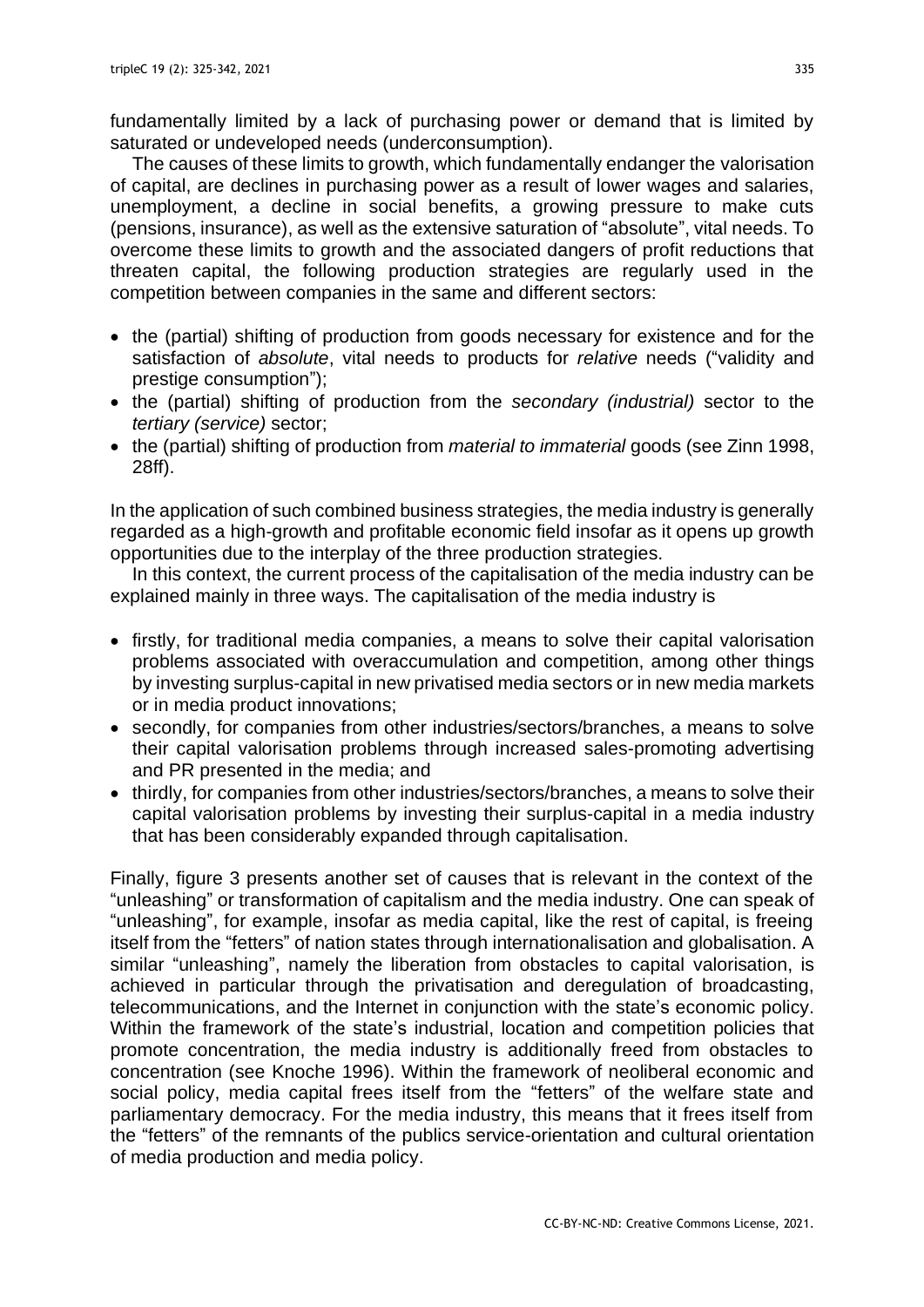#### **4.2. Forms and Consequences of Capitalisation**

*Forms* of the push for capitalisation in the media industry include, among others, the sectors mentioned in figure 4, which in their current form are an expression of this push for capitalisation, as well as product diversifications and innovations in the press sector. There are forms of this push for capitalisation that can be observed in *the same way* for different media sectors. These forms include, for example, the stronger integration of media production into the overall economic system of the capitalist production of goods and surplus- value as well as into the system of consumer-oriented advertising; a more intensive influence of the compulsion to produce and valorise capital, of the compulsion to maximise profit and competition, as well as of the compulsion to accumulate and concentrate capital. The basic similarity (partly uneven, depending on the stage of development of the media sector) of the push for capitalisation in the individual media sectors results from the basic similarity of the shown causes, which in turn result from the similarity of the preconditions – the privatesector organisational form of the media in a capitalist economic system and a capitalist formation of society. In addition, the similarity is shown by the fact that through technical and economic-institutional convergence, the push for capitalisation is effective in a media industry that is characterised precisely by the increasing dismantling of the individual media sectors' special features.

Furthermore, on the level of a more differentiated analysis, one can for the different media sectors of an *expanded* media and communication industry recognise some specific causes, forms and consequences of this push for capitalisation. In this respect, the distinction (see Knoche 1999a, 153f, English translation: Knoche 2016) between two types of capital is important:

- media capital used for the production or duplication of programmes and other content (the media sectors of news agencies, the press, books, radio, audio, television, film, video, online production), as well as
- media-related capital and media infrastructure capital that is used only and usually only partially – for the production of media-related production, compression/storage, transmission, encryption and reception technologies (in the electronics industry, the chemical industry, the computer industry, the telecommunications industry, the cable and satellite industry, the printing industry, the paper industry, the mechanical engineering industry).

The media-related industries have long been engaged in the progressive capitalisation process that is "normal" in capitalism. For example, the companies in these industries were already suppliers of media technology according to private-sector business principles before the privatisation of the telecommunications sector. More novel, more comprehensive and politically much more significant are the capitalisation processes in the media sectors where capital valorisation is carried out with the production or duplication of programmes and other content. Here, all the fundamental capitalisation processes mentioned at the beginning become effective: capitalisation via privatisation, deregulation and commercialisation of sectors of the media industry that were in Europe previously organised by the state or as public service media, largely as monopolies; the increasing commercialisation of media content production as commodity production in all media sectors; the increasing influence of the advertising industry and the integration of the media as sales media (teleshopping, e-commerce); the macroeconomic (advertising, sales function, consumer climate), political (political consciousness, legitimisation of the capitalist economic system and the capitalist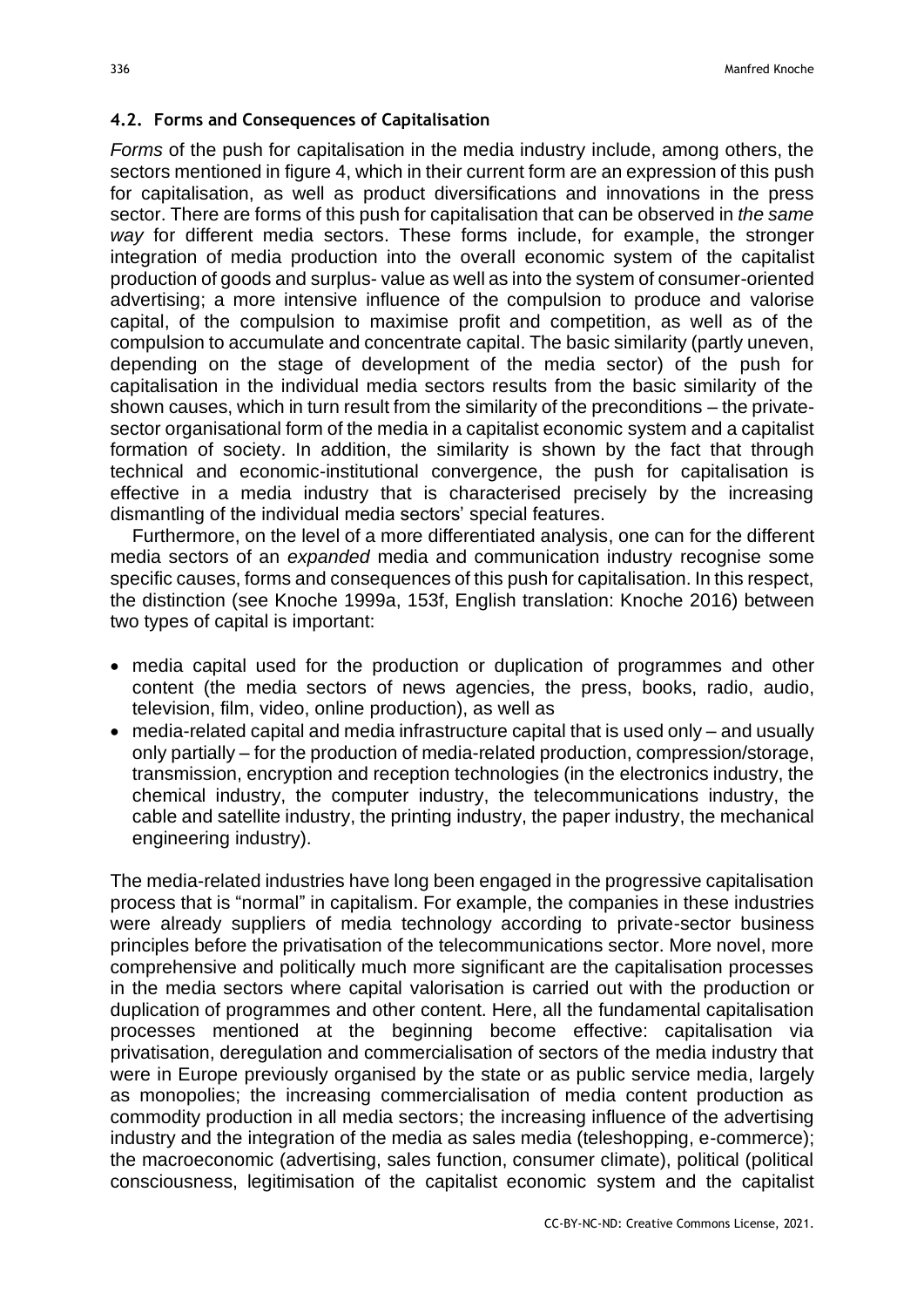formation of society) and social (regeneration of the labour force through entertainment) functions of media production in the worldwide transformation process of capitalism.

A further distinguishing feature for identifying tendentially differentiating capitalisation processes is the type of financing of media production. Media products that are financed exclusively or predominantly by advertising, one might think, are exposed to a different capitalisation pressure than media products that are financed exclusively by sales and distribution. However, this view fails to recognise that media producs such as film/video and audio (music) are also produced to a large extent in such a way that they can serve as an environment favourable to advertising in radio and television broadcasts. The capitalisation of the radio and television sector stands not only in the interest of the companies involved and the advertising industry, but also of the film and music industry. The sale of playback rights to private radio and television companies not only creates additional sales opportunities, but also tends to reduce the problem of the lack of purchasing power and thus the problems of overproduction and overcapacities, since no physical products have to be sold directly to consumers individually as in CD or video sales. An additional variant of the capitalisation of the television sector, pay TV without advertising, helps to solve capital's valorisation problems that result from overcapacities of films or film rights for which sales through advertising-financed channels alone are not sufficient.

Finally, the distinction between "traditional" and "new" media sectors reveals differentiations in the capitalisation process. While some traditional media sectors have for a long time reached a high level of capitalisation (especially the film and music industries), the capitalisation of the Internet and online media was in the late 1990s and around the new Millennium only in its initial phase. There are many "strategies for the digital economy" (European Communication Council Report 1999). Presumably the capitalisation process of online communication will proceed rapidly as it is driven on the basis of a high level of the capitalisation of the entire economy, including the media industry.



**Forms and Consequences of the Media Industry'<sup>s</sup> Capitalisation**

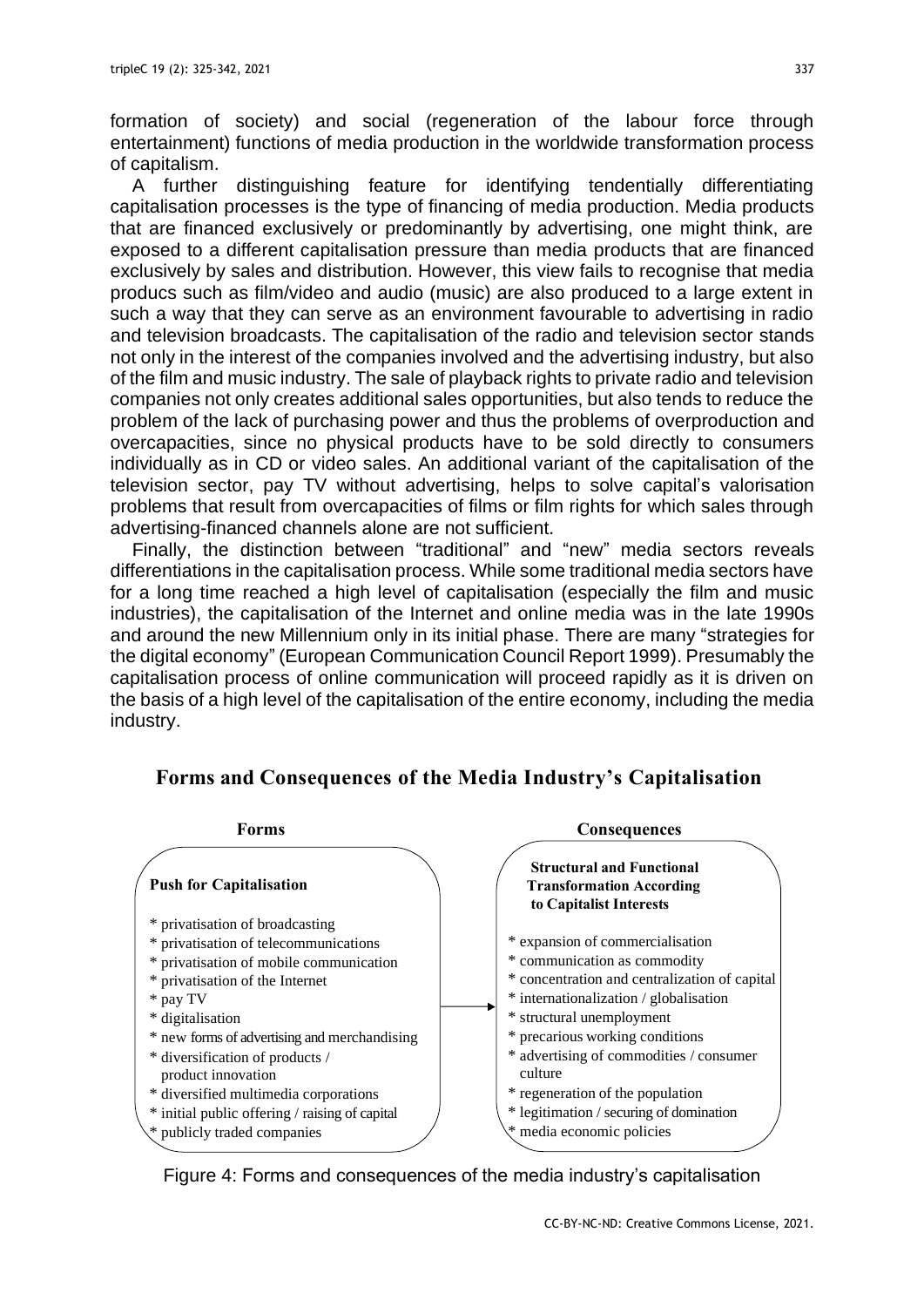As the most general *consequence* of the capitalisation of the media industry, the media industry is subjected even more strongly than before to the general and media-specific structural and functional changes of the economy and society in accordance with the interests of capital valorisation. At the same time, the media industry also influences this change. The consequences of the accompanying expansion of the commercialisation of media production extend in particular to

- the design of media products as consumer goods and as commodities in competition with other commodities;
- the expansion of the media's function as a means of advertising and circulating goods for the entire economy with corresponding consequences for the content of media products;
- the strengthening of international capital and market concentration as well as the globalisation of the media industry;
- the spread of structural unemployment and precarious employment in the media industry;
- the regeneration of the labour force according to the interests of capital;
- the creation of a sales-promoting "consumer climate" and a political consciousness that is aligned with capitalist interests;
- the alignment of the state's media policy with capitalist interests;
- the legitimisation and securing of the domination of the international capitalist economic system and the capitalist formation of society, especially in the currently dominant form of neoliberalism.

### **5. Conclusion**

Phenomena of economisation and commercialisation of the private sector media industry were analysed in this paper as a progressive capitalisation of the media industry. The analysis applied approaches that are based on Marx's critique of the political economy and this approach's current developments.

The capitalisation of the media industry characterises a worldwide process in the course of which media production is being incorporated even more comprehensively than before into the overall economic system of capitalist commodity and surplus-value production. The associated capitalisation of information, education, politics, culture and entertainment is seen above all as a contribution to the "all-round capitalisation" (*Durchkapitalisierung*) of all areas of life in the course of neoliberal economic and social policies. The capitalisation of the media industry follows the regularities that are also effective for other branches of industry. By advancing distinctive advertising, marketing and PR measures, the capitalisation of the media industry fulfils a not insignificant capital and commodity circulation function within the framework of the entire economy's problem-solving strategies .Special features of the capitalisation of the media industry are to be seen in the fact that, in addition to the economic functions of capital valorisation, capitalist media have the indispensable political-ideological function of legitimising the capitalist economic system and the capitalist formation of society as well as the regenerative function of reproducing the population's labourpower through entertainment and leisure culture. The causes, forms and consequences of the capitalisation of the media industry do not differ in principle from those that can be observed in other economic sectors. They can be explained in the context of the general problems of capital valorisation and the crisis phenomena that are permanent features of capitalist economies. It becomes clear that the progressive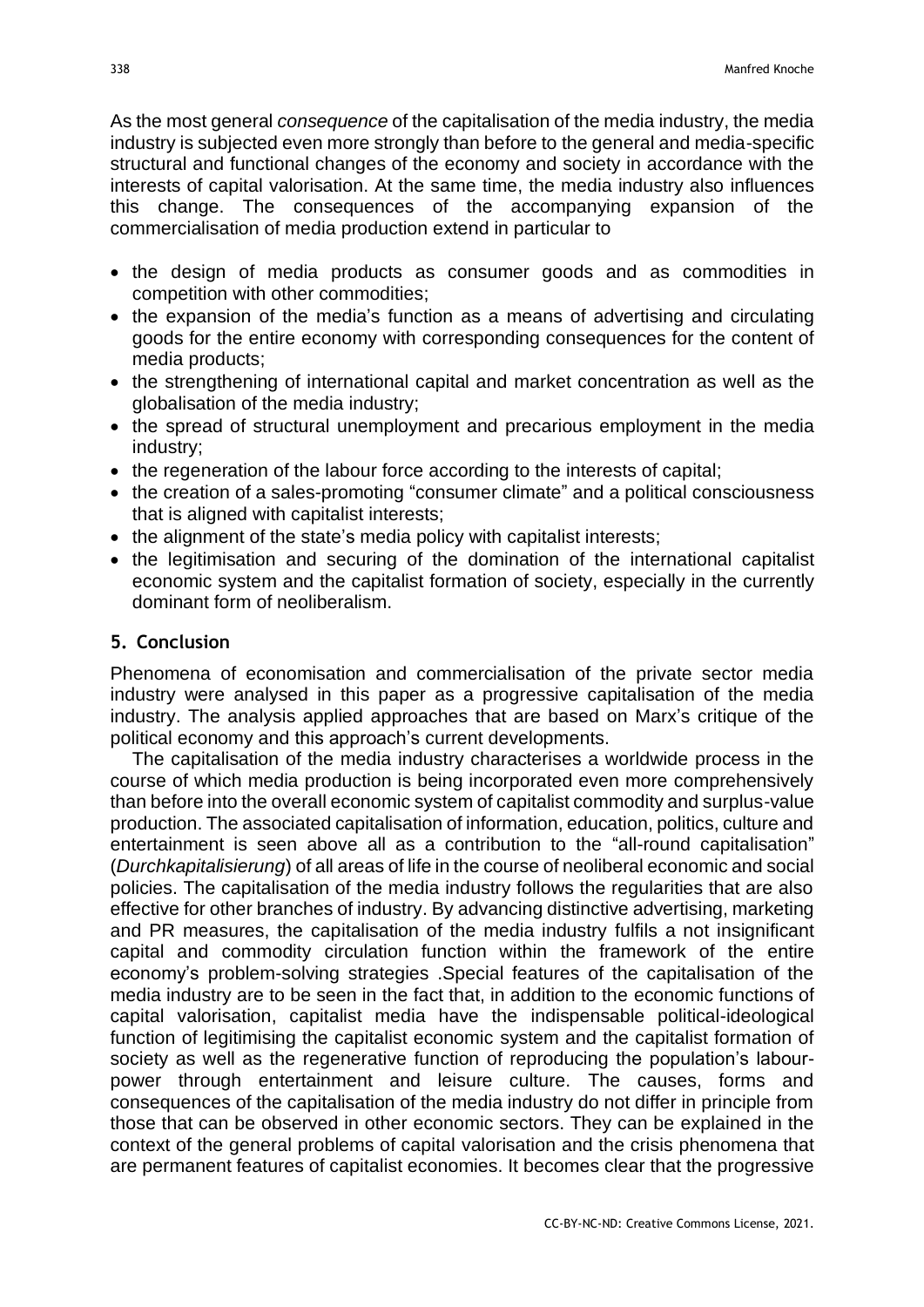capitalisation of the media industry as an irreversible process is hardly a suitable means of promoting the fulfillment of functions in media production that are desirable from a democratic theory perspective.

#### **References**

- Altvater, Elmar. 1999. Kapital.doc. In *Kapital.doc: Das Kapital (Bd.1) von Marx in Schaubil dern mit Kommentaren*, edited by Elmar Altvater, Rolf Hecker, Michael Heinrich, and Petra Schaper-Rinkel, 12-187 Münster: Westfälisches Dampfboot.
- Altvater, Elmar, Rolf Hecker, Michael Heinrich, and Petra Schaper-Rinkel, eds. 1999. *Kapital.doc: Das Kapital (Bd.1) von Marx in Schaubildern mit Kommentaren*. Münster: Westfälisches Dampfboot.
- Altvater, Elmar and Birgit Mahnkopf. 1999. *Grenzen der Globalisierung: Ökonomie, Ökologie und Politik in der Weltgesellschaft*. Münster: Westfälisches Dampfboot. Fourth edition.
- Altvater, Elmar et al. 1999. *Turbo-Kapitalismus. Gesellschaft im Übergang ins 21. Jahrhundert*. Hamburg: VSA.
- Berliner Autorenkollektiv Presse.1972. *Wie links können Journalisten sein? Pressefreiheit und Profit*. Hamburg: Rowohlt.
- Bischoff, Joachim. 1999. *Der Kapitalismus des 21. Jahrhunderts. Systemkrise oder Rückkehr zur Prosperität?* Hamburg: VSA.
- Bischoff, Joachim et al. 2000. *Die Fusions-Welle. Die Großkapitale und ihre ökonomische Macht*. Hamburg: VSA.
- Bischoff, Joachim, Frank Deppe, and Klaus Peter Kisker, eds. 1998a. *Das Ende des Neoliberalismus? Wie die Republik verändert wurde*. Hamburg: VSA.
- Bischoff, Joachim, Frank Deppe, and Klaus Peter Kisker. 1998b Licht am Ende des Tunnels? In *Das Ende des Neoliberalismus? Wie die Republik verändert wurde*, edited by Joachim Bischoff, Frank Deppe, and Klaus Peter Kisker, 225-231. Hamburg: VSA.
- Conert, Hansgeorg. 1997. Zur Aktualität der Marx'schen Kapitalismuskritik. *Zeitschrift Marxistische Erneuerung* 31: 136-147.
- Deppe, Frank and Richard Detje. 1998. Globalisierung und die Folgen. Gewerkschaften unter falschen Sachzwängen. In *Das Ende des Neoliberalismus? Wie die Republik verändert wurde*, edited by Joachim Bischoff, Frank Deppe, and Klaus Peter Kisker, 154- 176. Hamburg: VSA .
- Dröge, Franz and Ilse Modelmog. 1972. *Wissen ohne Bewußtsein. Materialien zur Medienanalyse der Bundesrepublik Deutschland*. Frankfurt a.M.: Athenäum Fischer.
- European Communication Council Report. 1999. *Die Internet-Ökonomie. Strategien für die digitale Wirtschaft*. Berlin: Springer.
- Ganßmann, Heiner. 1998. Soziologische Theorie im Anschluß an Marx. In *Globalisierung und Perspektiven linker Politik. Festschrift für Elmar Altvater zum 60. Geburtstag*, edited by Michael Heinrich and Dirk Messner, 22-36. Münster: Westfälisches Dampfboot.

Golding, Peter and Graham Murdock, eds. 1997. *The Political Economy of the Media. Volume 1 + 2*. Cheltenham/Brookfield: Elgar Reference Collection.

- Heinrich, Michael. 1999. Kommentierte Literaturliste zur Kritik der politischen Ökonomie. In *Kapital.doc: Das Kapital (Bd.1) von Marx in Schaubildern mit Kommentaren*, edited by Elmar Altvater, Rolf Hecker, Michael Heinrich, and Petra Schaper-Rinkel, 188-220. Münster: Westfälisches Dampfboot.
- Heinrich, Michael and Dirk Messner, eds. 1998. *Globalisierung und Perspektiven linker Politik. Festschrift für Elmar Altvater zum 60. Geburtstag*. Münster: Westfälisches Dampfboot.
- Herman, Edward S. and Robert W. McChesney. 1997. *The Global Media. The New Missionaries of Corporate Capitalism*. London/Washington: Cassell.
- Hickel, Rudolf. 1998. *Standort-Wahn und Euro-Angst. Die sieben Irrtümer der deutschen Wirtschaftspolitik*. Hamburg: Rowohlt.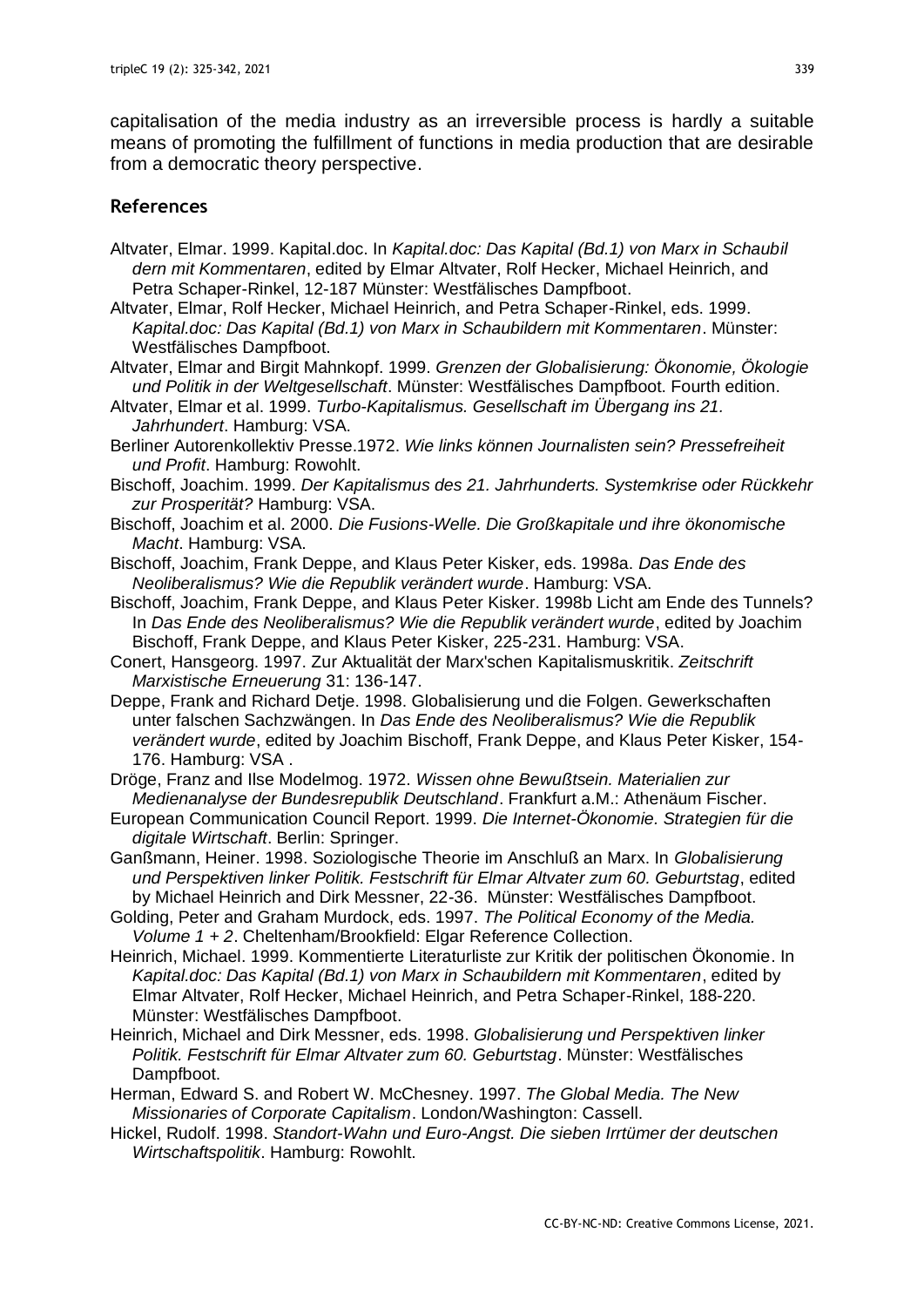Hickel, Rudolf, Klaus Peter Kisker, Harald Mattfeldt, and Axel Troost, eds. 2000. *Politik des Kapitals – heute. Festschrift zum 60. Geburtstag von Jörg Huffschmid*. Hamburg: VSA.

- Hirsch, Joachim.1998. *Vom Sicherheits- zum nationalen Wettbewerbsstaat*. Berlin: ID Verlag.
- Hirsch, Joachim. 1990. *Kapitalismus ohne Alternative? Materialistische Gesellschaftstheorie und Möglichkeiten einer sozialistischen Politik heute*. Hamburg: VSA.
- Holzer, Horst. 1994. *Medienkommunikation. Einführung in handlungs- und*
- *gesellschaftstheoretische Konzeptionen*. Opladen: Westdeutscher Verlag.
- Holzer, Horst. 1973. *Kommunikationssoziologie*. Reinbek: Rowohlt.
- Huffschmid, Jörg. 1994. *Wem gehört Europa? Wirtschaftspolitik und Kapitalstrategien. Band 2: Kapitalstrategien in Europa*. Heilbronn: Distel.
- Huffschmid, Jörg. 1999. *Politische Ökonomie der Finanzmärkte*. Hamburg: VSA.
- Huffschmid, Jörg. 2000. Megafusionen und "neue Ökonomie". In *Die Fusions-Welle. Die Großkapitale und ihre ökonomische Macht*, edited by Joachim Bischoff et al., 57-74. Hamburg: VSA.
- Hund, Wulf D. 1976. *Ware Nachricht und Informationsfetisch. Zur Theorie der gesellschaftlichen Kommunikation*. Darmstadt: Luchterhand.
- Jakobs, Hans-Jürgen. 2001. "Der Deal unseres Lebens". *Der Spiegel* 2001 (7): 110-112.
- Kade, Gerhard. 1977. Politische Ökonomie heute. In *Seminar: Politische Ökonomie. Zur Kritik der herrschenden Nationalökonomie*, edited by Winfried Vogt, 149-168. Frankfurt a.M.: Suhrkamp. Second edition.
- Kiefer, Marie Luise. 2001. *Medienökonomik. Einführung in eine ökonomische Theorie der Medien*. München/Wien: Oldenbourg.
- Kiefer, Marie Luise. 1999. Privatisierung und Kommerzialisierung der Medienwirtschaft als zeitgeschichtlicher Prozeß. In *Massenmedien und Zeitgeschichte*, edited by Jürgen Wilke, 705-717. Konstanz: UVK Medien.
- Kisker, Klaus Peter. 2000a. Empörung der modernen Produktivkräfte gegen die modernen Produktionsverhältnisse im Zeitalter der "Globalisierung". In *Politik des Kapitals – heute. Festschrift zum 60. Geburtstag von Jörg Huffschmid*, edited by Rudolf Hickel, Klaus Peter Kisker, Harald Mattfeldt, and Axel Troost, 65-73. Hamburg: VSA.
- Kisker, Klaus Peter. 2000b. Kapitalkonzentration und die Rolle des Staates im Zeitalter der Globalisierung. In *Die Fusions-Welle. Die Großkapitale und ihre ökonomische Macht*, edited by Joachim Bischoff et al., 75-99. Hamburg: VSA.
- Kisker, Klaus Peter. 1998. Der Neoliberalismus ist die Verschärfung, nicht die Lösung von Krisen. In *Das Ende des Neoliberalismus? Wie die Republik verändert wurde*, edited by Joachim Bischoff, Frank Deppe, and Klaus Peter Kisker, 81-91. Hamburg: VSA.
- Knoche, Manfred. 2016. The Media Industry's Structural Transformation in Capitalism and the Role of the State: Media Economics in the Age of Digital Communications. *tripleC: Communication, Capitalism & Critique* 14 (1): 18-47. DOI: <https://doi.org/10.31269/triplec.v14i1.730>
- Knoche, Manfred. 2001. Die Folgen globaler Multimedia-Unternehmens-Allianzen. In *Forschungsgegenstand Öffentliche Kommunikation. Funktionen, Aufgaben und Strukturen der Medienforschung*, edited by Uwe Hasebrink and Christiane Matzen, 81-97.
- Knoche, Manfred. 1999a. Das Kapital als Strukturwandler der Medienindustrie und der Staat als sein Agent? Lehrstücke der Medienökonomie im Zeitalter digitaler Kommunikation. In Strukturwandel der Medienwirtschaft im Zeitalter digitaler Kommunikation, edited by Manfred Knoche and Gabriele Siegert, 149-193: München: R. Fischer.
- Knoche, Manfred. 1999b. Media Economics as a Subdiscipline of Communication Science. In *The German Communication Yearbook*, edited by Hans-Bernd Brosius and Christina Holtz-Bacha, 69-100 Cresskill/NJ: Hampton Press.

Knoche, Manfred. 1996. Konzentrationsförderung statt Konzentrationskontrolle. Die Konkordanz von Medienpolitik und Medienwirtschaft. In *Markt – Macht – Medien. Publizistik im Spannungsfeld zwischen gesellschaftlicher Verantwortung und ökonomischen Zielen*, edited by Claudia Mast, 105-117. Konstanz: UVK Medien. Langenbucher, Wolfgang R. 2000. Im Gedenken an Horst Holzer. *Publizistik* 45 (4): 500-501.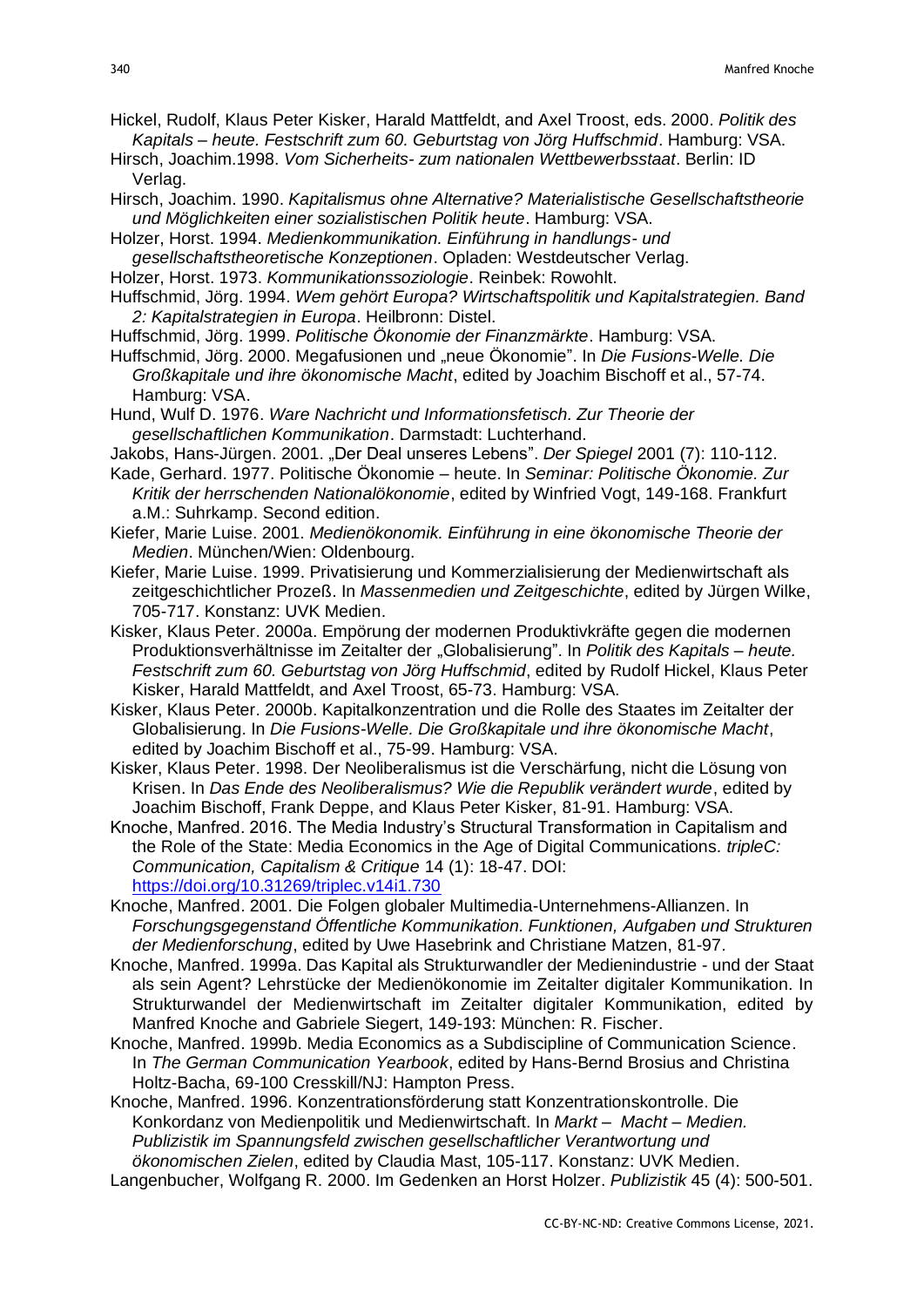- McChesney, Robert W. 2000. The Political Economy of Communication and the Future of the Field. *Media, Culture & Society* 22 (1): 109-116.
- Marx, Karl. 1894. *Capital: A Critique of Political Economy. Volume III.* London: Penguin.
- Marx, Karl. 1885. *Capital: A Critique of Political Economy. Volume II.* London: Penguin.
- Marx, Karl. 1867. *Capital: A Critique of Political Economy. Volume I.* London: Penguin.
- Marx, Karl. 1857/1858. *Grundrisse. Foundations of the Critique of Political Economy (Rough Draft).* London: Penguin.
- Meier, Werner A. 1997. Zwischen traditioneller Medienökonomie und politischer Ökonomie gesellschaftlicher Kommunikation. In *Publizistikwissenschaftliche Basistheorien und ihre Praxistauglichkeit*, edited by Heinz Bonfadelli and Jürg Rathgeb, 173-183. Zürich: Universität Zürich.
- Meier, Werner A. 1996/1997. Globaler Medienwandel aus politökonomischer Perspektive. *Medienwissenschaft Schweiz* 1996 (2) & 1997 (1): 70-85.
- Mosco, Vincent. 1996. *The Political Economy of Communication. Rethinking and Renewal*. London/Thousand Oaks, CA: Sage.
- Negt, Oskar. 1997. Neuzugänge zum Marx'schen Denken. *Zeitschrift Marxistische Erneuerung* 30: 38-46.
- Negt, Oskar and Alexander Kluge. 1972. *Öffentlichkeit und Erfahrung. Zur Organisationsanalyse von bürgerlicher und proletarischer Öffentlichkeit*. Frankfurt a.M.: Suhrkamp.
- Nutzinger, Hans G. 1977. Wirtschaftstheorie aus der Sicht der Politischen Ökonomie. In *Seminar: Politische Ökonomie. Zur Kritik der herrschenden Nationalökonomie*, edited by Winfried Vogt, 206-235. Frankfurt a.M.: Suhrkamp. Second edition.
- Prokop, Dieter. 2000. *Der Medien-Kapitalismus. Das Lexikon der neuen kritischen Medienforschung*. Hamburg: VSA.
- Prokop, Dieter. 1974. *Massenkultur und Spontaneität. Zur veränderten Warenform der Massenkommunikation im Spätkapitalismus*. Frankfurt a.M.: Suhrkamp.
- Robes, Jochen. 1990. *Die vergessene Theorie. Historischer Materialismus und gesellschaftliche Kommunikation. Zur Rekonstruktion des theoretischen Gehalts und der historischen Entwicklung eines kommunikationswissenschaftlichen Ansatzes*. Stuttgart: Silberburg.
- Röttger, Bernd. 1997. *Neoliberale Globalisierung und eurokapitalistische Regulation. Die politische Konstitution des Marktes*. Münster: Westfälisches Dampfboot.
- Schikora, Andreas. 1992. Politische Ökonomie. In *Politische Ökonomie im Wandel. Festschrift für Klaus Peter Kisker*, edited by Andres Schikora, Angela Fiedler, and Eckhard Hein, 11-21. Marburg: Metropolis.
- Schui, Herbert. 2000. Neoliberalismus Die Rechtfertigungslehre für die Konzentration von Einkommen und Vermögen. In *Geld ist genug da. Reichtum in Deutschland*, edited by Herbert Schui and Eckart Spoo, 71-88. Heilbronn: Distel. Third edition.
- Steininger, Christian. 2000. *Zur politischen Ökonomie der Medien. Eine Untersuchung am Beispiel des dualen Rundfunksystems*. Wien: WUV.
- Sussman, Gerald, ed. 1999. Special Issue on the Political Economy of Communications. *The Journal of Media Economics* 12 (2).
- Zinn, Karl Georg. 1998. *Jenseits der Markt-Mythen. Wirtschaftskrisen: Ursachen und Auswege*. Hamburg: VSA.

# **About the Author**

*Manfred Knoche* is professor emeritus of media economics at the University of Salzburg in Austria. He studied journalism, sociology, political science and economics at the University of Mainz and the Free University of Berlin. He obtained his PhD (1978) and defended his habilitation (1981) at the Free University of Berlin. He was research assistant in the years 1974-1979 and assistant professor for communications politics in Berlin in the years 1979- 1983. From 1983-1994, he was professor of media and communication studies at the Vrije Universiteit Brussel in Belgium, where he was also the director of the Centre for Mass